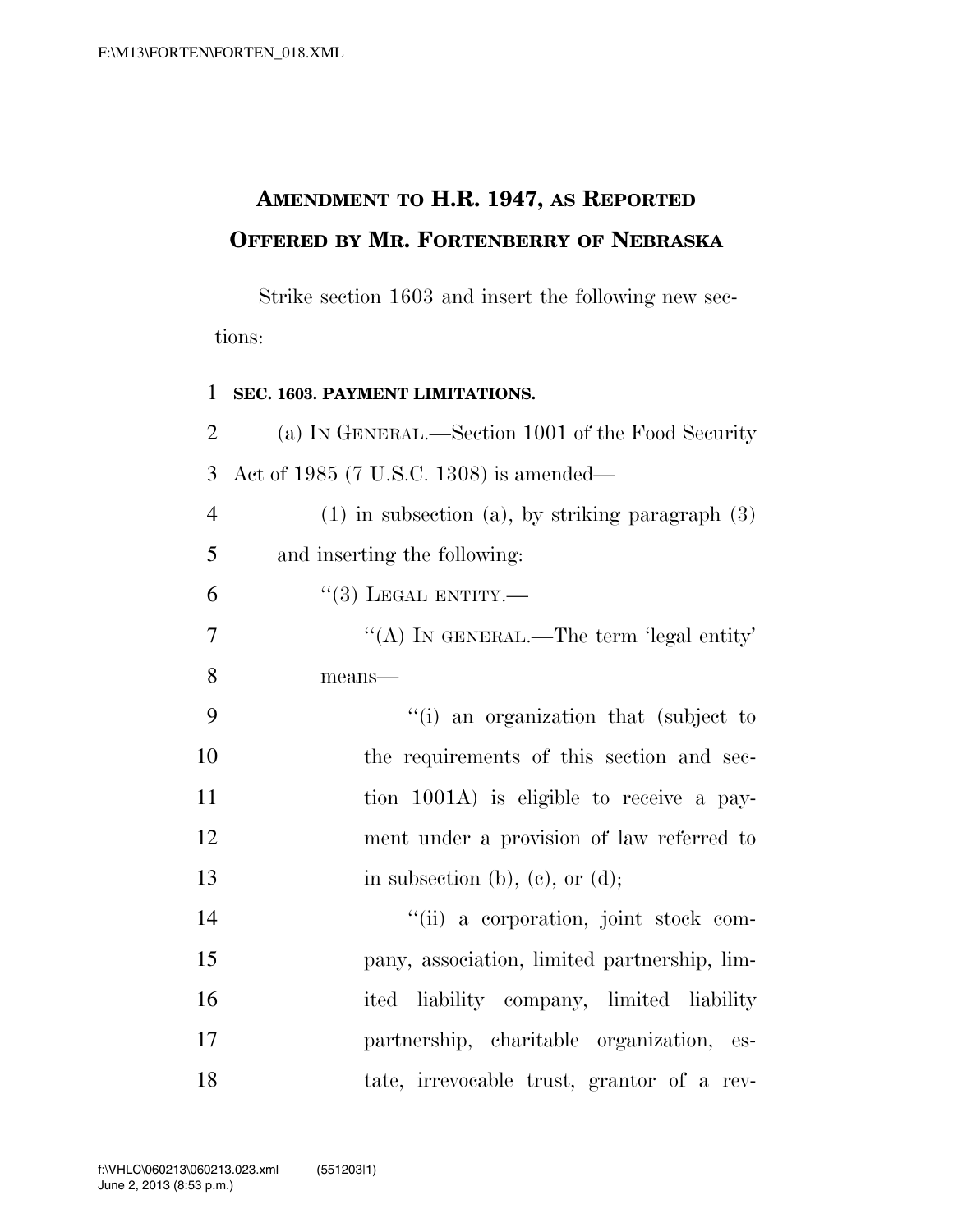| $\mathbf{1}$   | ocable trust, or other similar entity (as de-                 |
|----------------|---------------------------------------------------------------|
| $\overline{2}$ | termined by the Secretary); and                               |
| 3              | "(iii) an organization that is partici-                       |
| $\overline{4}$ | pating in a farming operation as a partner                    |
| 5              | in a general partnership or as a participant                  |
| 6              | in a joint venture.                                           |
| 7              | "(B) EXCLUSION.—The term 'legal entity'                       |
| 8              | does not include a general partnership or joint               |
| 9              | venture.";                                                    |
| 10             | (2) by striking subsections (b) through (d) and               |
| 11             | inserting the following:                                      |
| 12             | "(b) LIMITATION ON PAYMENTS FOR COVERED COM-                  |
| 13             | MODITIES AND PEANUTS.—The total amount of payments            |
| 14             | received, directly or indirectly, by a person or legal entity |
| 15             | for any crop year for 1 or more covered commodities and       |
| 16             | peanuts under title I of the Federal Agriculture Reform       |
| 17             | and Risk Management Act of 2013 may not exceed                |
|                | 18 \$125,000, of which-                                       |
| 19             | "(1) not more than $$75,000$ may consist of                   |
| 20             | marketing loan gains and loan deficiency payments             |
| 21             | under subtitle B of title I of the Federal Agriculture        |
| 22             | Reform and Risk Management Act of 2013; and                   |
| 23             | "(2) not more than $$50,000$ may consist of any               |
| 24             | other payments made for covered commodities and               |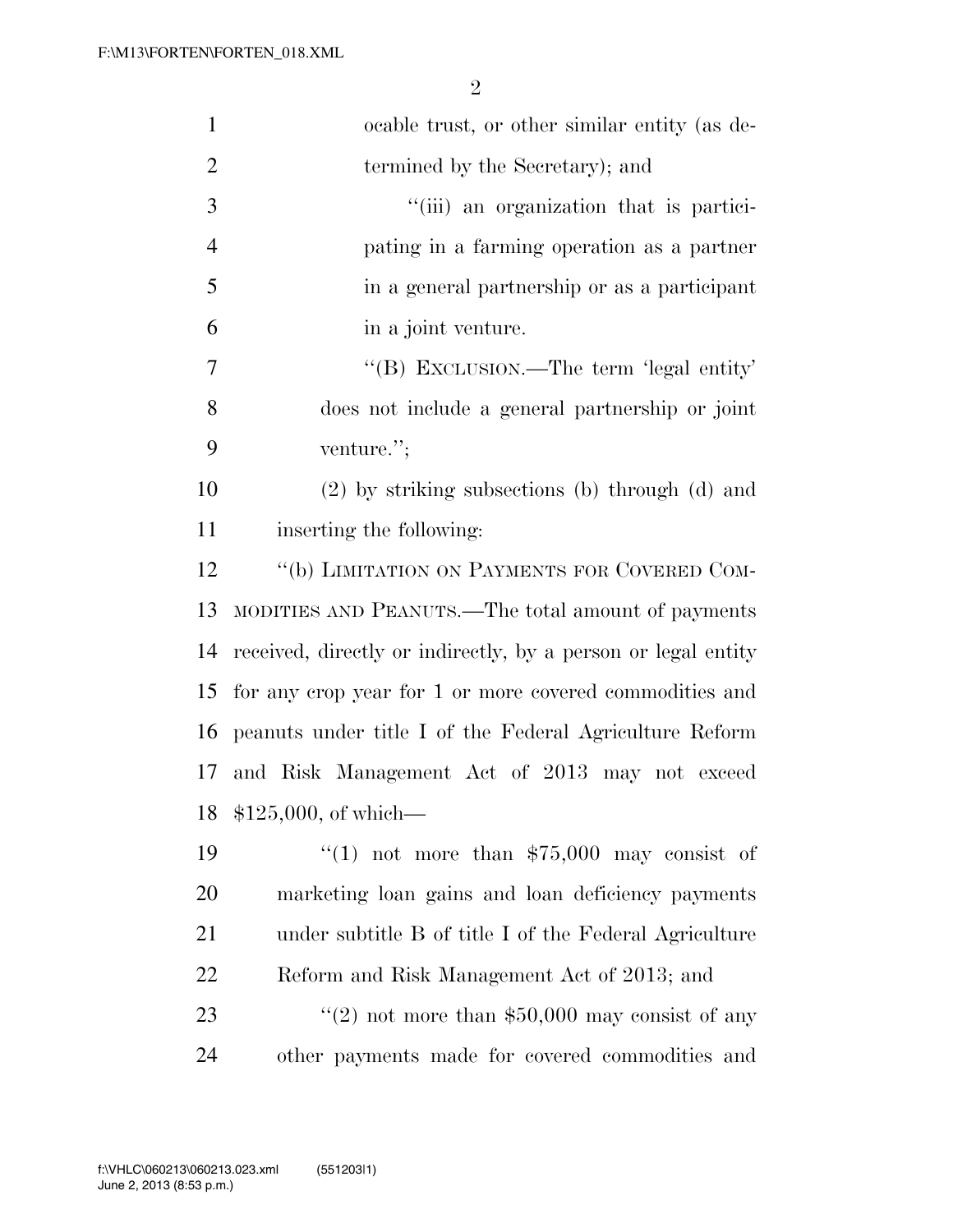- peanuts under title I of the Federal Agriculture Re-form and Risk Management Act of 2013.
- ''(c) SPOUSAL EQUITY.—

4 "(1) IN GENERAL.—Notwithstanding subsection (b), except as provided in paragraph (2), if a person and the spouse of the person are covered by para- graph (2) and receive, directly or indirectly, any pay- ment or gain covered by this section, the total amount of payments or gains (as applicable) covered by this section that the person and spouse may jointly receive during any crop year may not exceed an amount equal to twice the applicable dollar amounts specified in subsection (b).

''(2) EXCEPTIONS.—

15 "(A) SEPARATE FARMING OPERATIONS.— In the case of a married couple in which each spouse, before the marriage, was separately en- gaged in an unrelated farming operation, each spouse shall be treated as a separate person with respect to a farming operation brought into the marriage by a spouse, subject to the condition that the farming operation shall re- main a separate farming operation, as deter-mined by the Secretary.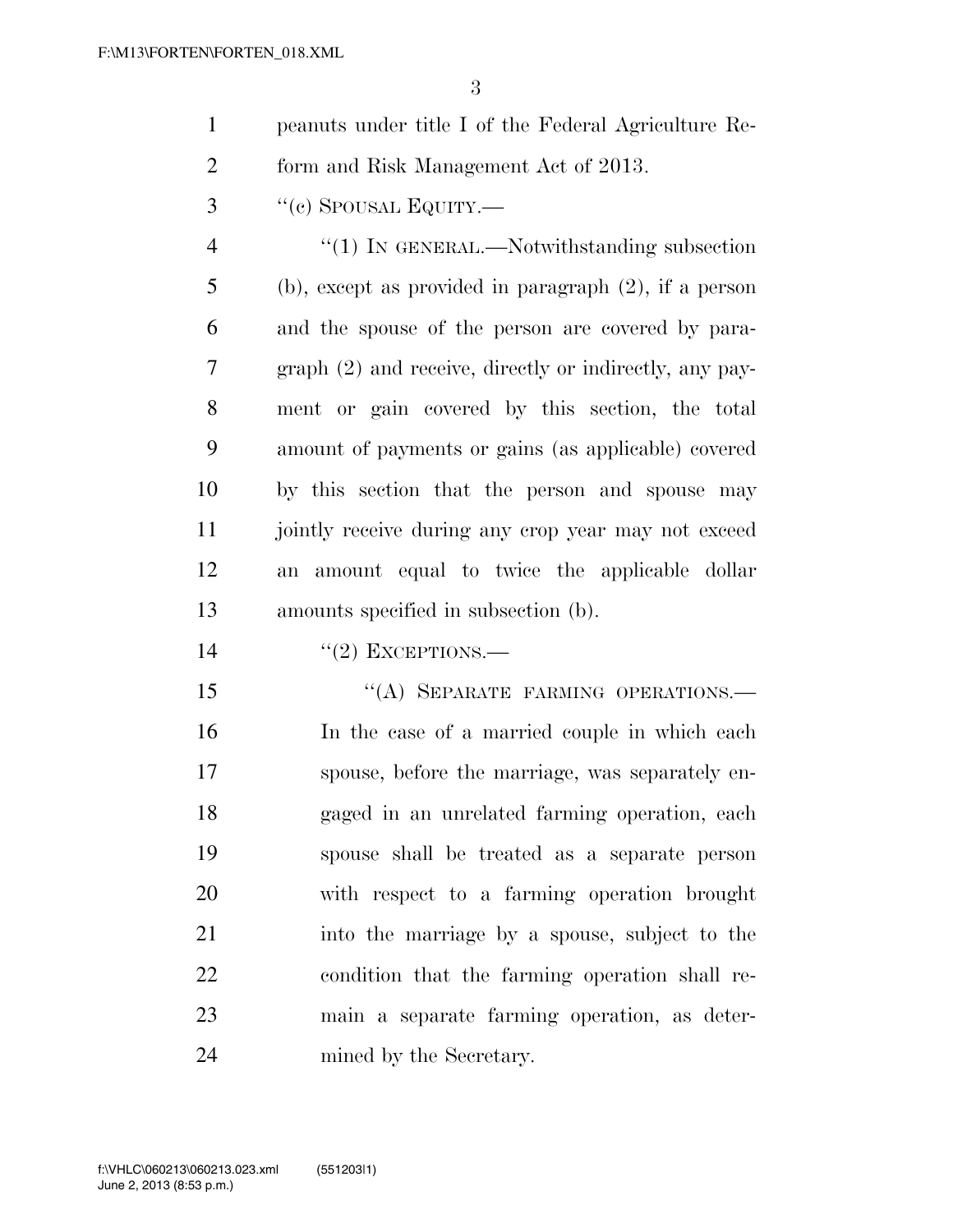| $\mathbf{1}$   | "(B) ELECTION TO RECEIVE SEPARATE                      |
|----------------|--------------------------------------------------------|
| $\overline{2}$ | PAYMENTS.—A married couple may elect to re-            |
| 3              | ceive payments separately in the name of each          |
| $\overline{4}$ | spouse if the total amount of payments and             |
| 5              | benefits described in subsection (b) that the          |
| 6              | married couple receives, directly or indirectly,       |
| 7              | does not exceed an amount equal to twice the           |
| 8              | applicable dollar amounts specified in those           |
| 9              | subsections.";                                         |
| 10             | $(3)$ in paragraph $(3)(B)$ of subsection (f), by      |
| 11             | adding at the end the following:                       |
| 12             | "(iii) IRREVOCABLE TRUSTS.—In pro-                     |
| 13             | mulgating regulations to define the term               |
| 14             | 'legal entity' as the term applies to irrev-           |
| 15             | ocable trusts, the Secretary shall ensure              |
| 16             | that irrevocable trusts are legitimate enti-           |
| 17             | ties that have not been created for the pur-           |
| 18             | pose of avoiding a payment limitation.";               |
| 19             | and                                                    |
| 20             | $(4)$ in subsection (h), in the second sentence, by    |
| 21             | striking "or other entity" and inserting "or legal en- |
| 22             | $\text{tity}$ .                                        |
| 23             | (b) CONFORMING AMENDMENTS.—                            |
| 24             | (1) Section 1001 of the Food Security Act of           |
| 25             | 1985 (7 U.S.C. 1308) is amended—                       |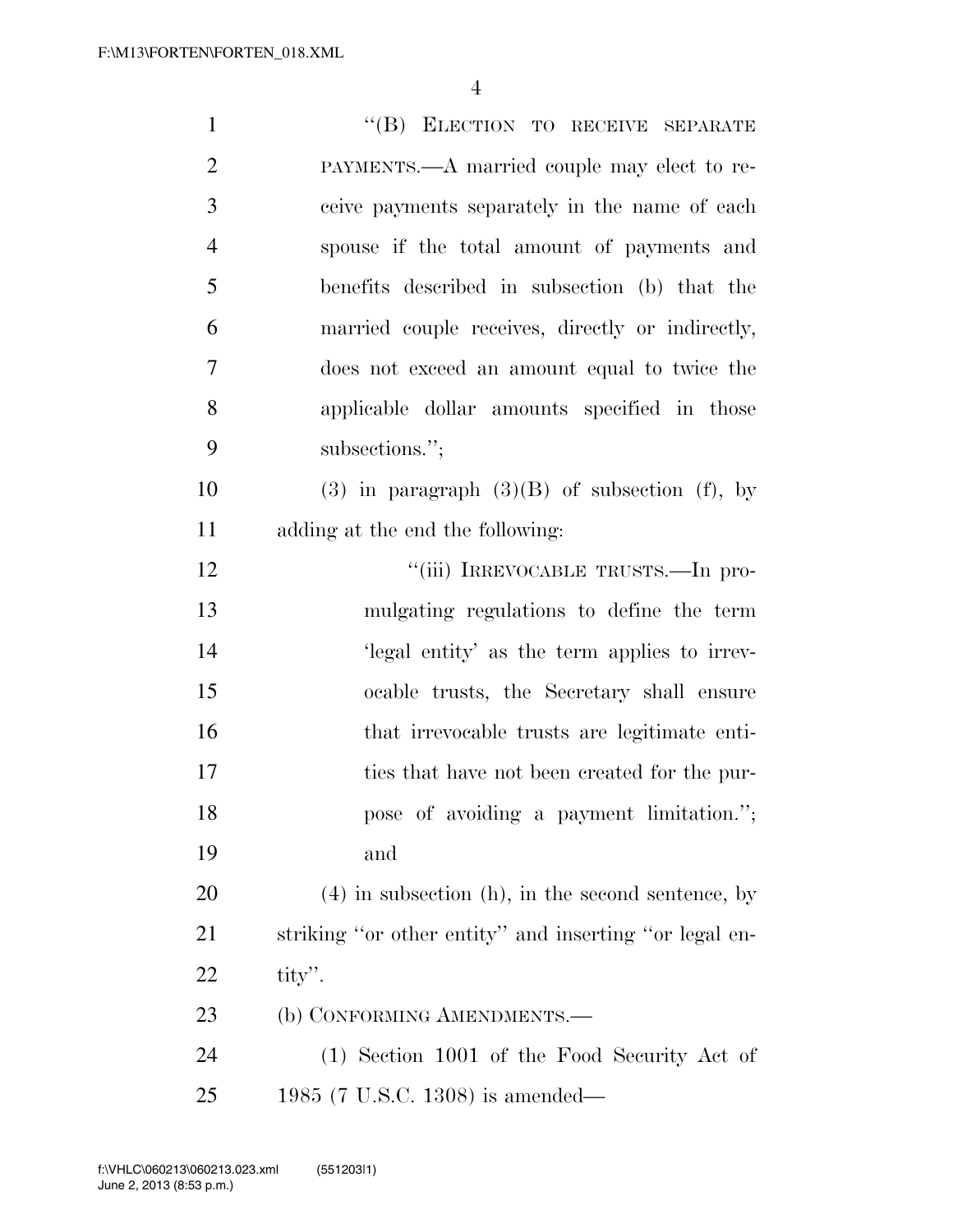| $\mathbf{1}$   | $(A)$ in subsection (e), by striking "sub-        |
|----------------|---------------------------------------------------|
| $\mathbf{2}$   | sections (b) and (c)" each place it appears in    |
| 3              | paragraphs $(1)$ and $(3)(B)$ and inserting "sub- |
| $\overline{4}$ | section $(b)$ ";                                  |
| 5              | $(B)$ in subsection $(f)$ —                       |
| 6              | (i) in paragraph $(2)$ , by striking              |
| $\tau$         | "Subsections (b) and $(c)$ " and inserting        |
| 8              | "Subsection $(b)$ ";                              |
| 9              | (ii) in paragraph $(4)(B)$ , by striking          |
| 10             | "subsection (b) or (c)" and inserting "sub-       |
| 11             | section $(b)$ ";                                  |
| 12             | (iii) in paragraph $(5)$ —                        |
| 13             | $(I)$ in subparagraph $(A)$ , by strik-           |
| 14             | ing "subsection (d)"; and                         |
| 15             | $(II)$ in subparagraph $(B)$ , by                 |
| 16             | striking "subsection (b), (c), or $(d)$ "         |
| 17             | and inserting "subsection (b)"; and               |
| 18             | $(iv)$ in paragraph $(6)$ —                       |
| 19             | $(I)$ in subparagraph $(A)$ , by strik-           |
| 20             | ing "Notwithstanding subsection (d),              |
| 21             | except as provided in subsection $(g)$ "          |
| 22             | and inserting "Except as provided in              |
| 23             | subsection $(f)$ "; and                           |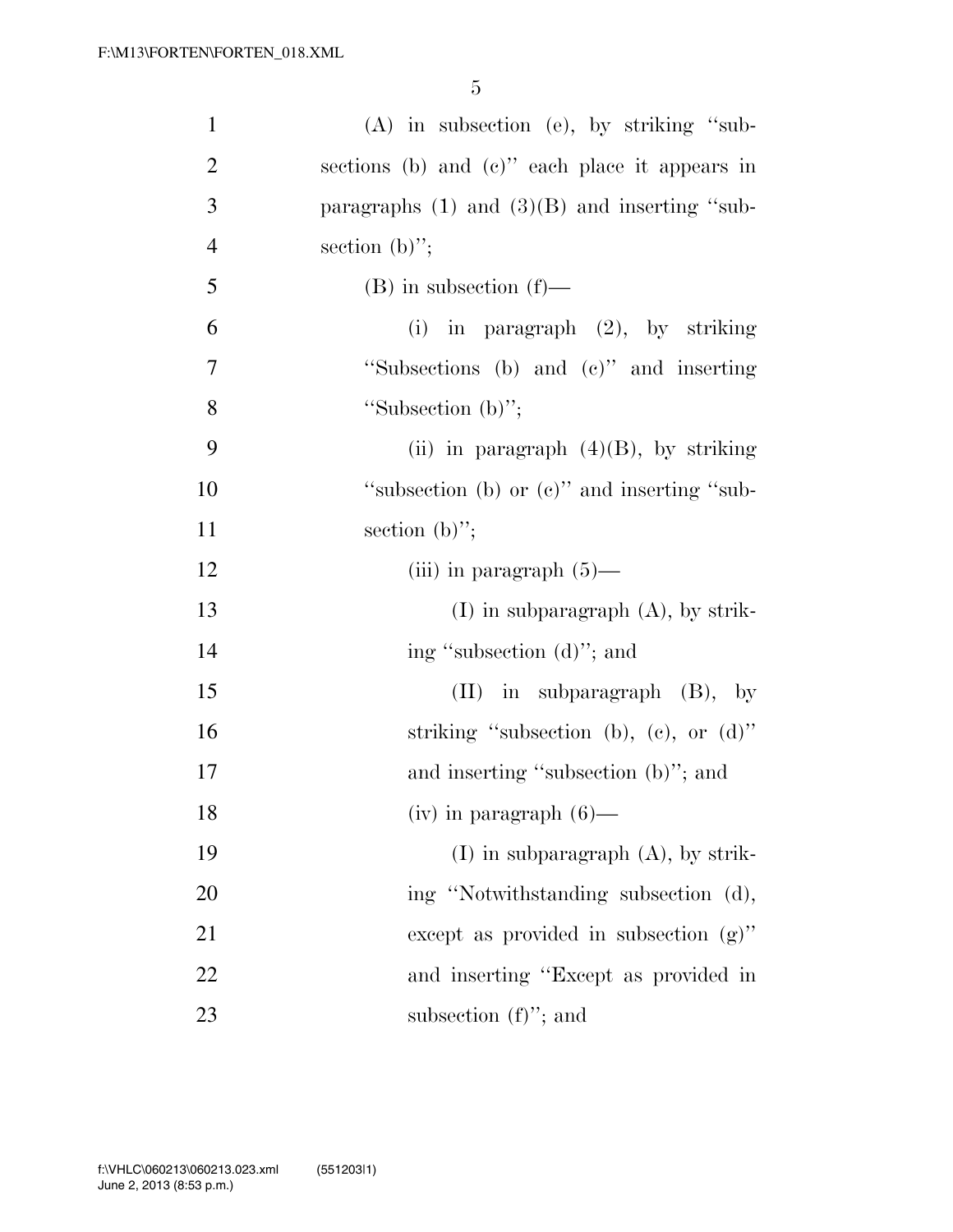| $\mathbf{1}$   | $(II)$ in subparagraph $(B)$ , by                      |
|----------------|--------------------------------------------------------|
| $\overline{2}$ | striking "subsections (b), (c), and                    |
| 3              | (d)" and inserting "subsection $(b)$ ";                |
| $\overline{4}$ | $(C)$ in subsection $(g)$ —                            |
| 5              | $(i)$ in paragraph $(1)$ —                             |
| 6              | (I) by striking "subsection"                           |
| $\tau$         | $(f)(6)(A)$ " and inserting "subsection"               |
| 8              | $(e)(6)(A)$ "; and                                     |
| 9              | (II) by striking "subsection (b)                       |
| 10             | or $(e)$ " and inserting "subsection $(b)$ ";          |
| 11             | and                                                    |
| 12             | (ii) in paragraph $(2)(A)$ , by striking               |
| 13             | "subsections (b) and (c)" and inserting                |
| 14             | "subsection $(b)$ "; and                               |
| 15             | (D) by redesignating subsections (e)                   |
| 16             | through $(h)$ as subsections $(d)$ through $(g)$ , re- |
| 17             | spectively.                                            |
| 18             | (2) Section 1001A of the Food Security Act of          |
| 19             | 1985 (7 U.S.C. 1308–1) is amended—                     |
| 20             | $(A)$ in subsection $(a)$ , by striking "sub-          |
| 21             | sections (b) and (c) of section 1001" and in-          |
| 22             | serting "section $1001(b)$ "; and                      |
| 23             | $(B)$ in subsection $(b)(1)$ , by striking "sub-       |
| 24             | section (b) or (c) of section $1001$ " and inserting   |
| 25             | "section $1001(b)$ ".                                  |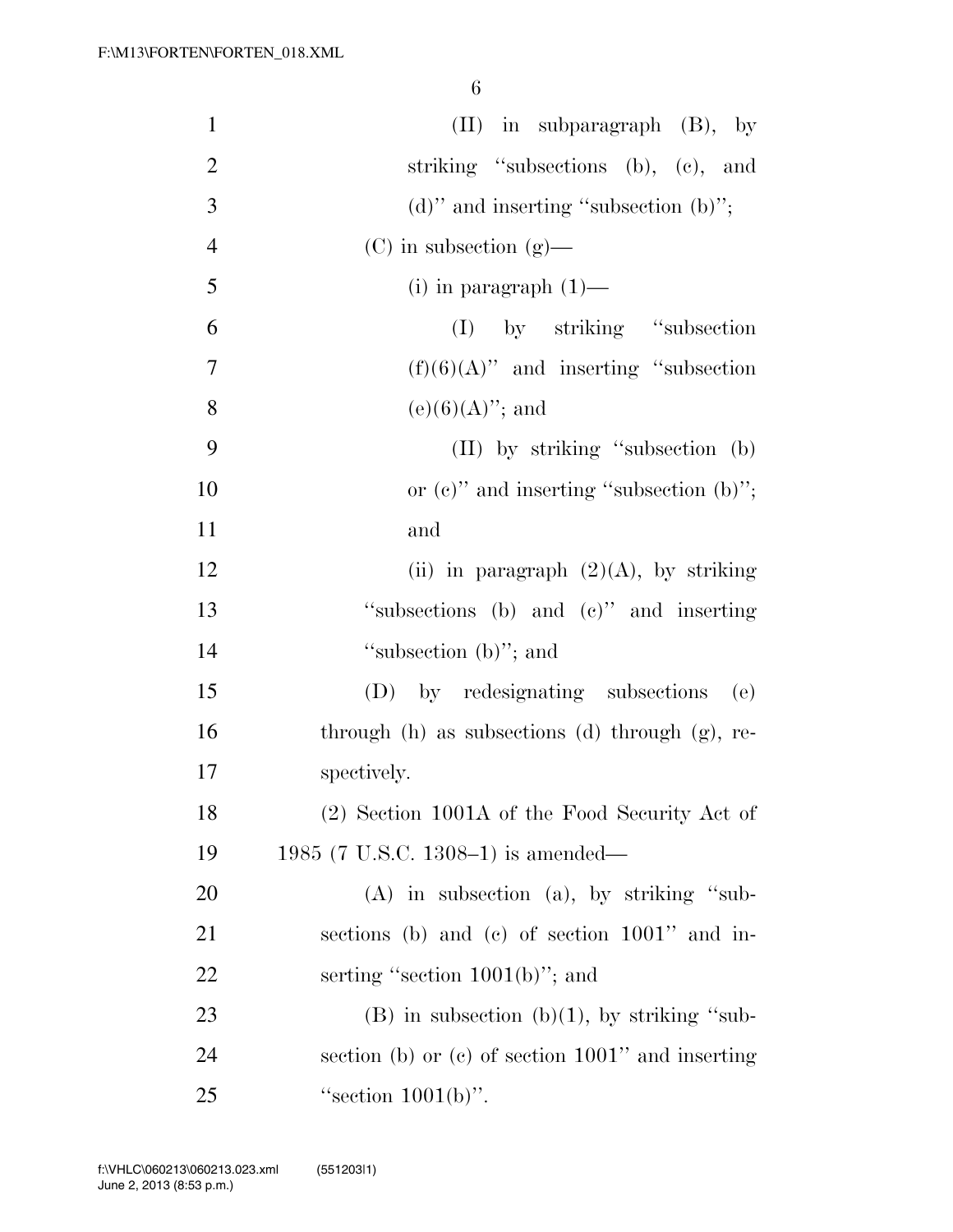| $\mathbf{1}$   | $(3)$ Section 1001B(a) of the Food Security Act        |
|----------------|--------------------------------------------------------|
| $\overline{2}$ | of 1985 (7 U.S.C. 1308–2(a)) is amended in the         |
| 3              | matter preceding paragraph (1) by striking "sub-       |
| $\overline{4}$ | sections (b) and (c) of section 1001" and inserting    |
| 5              | "section $1001(b)$ ".                                  |
| 6              | (c) APPLICATION.—The amendments made by this           |
| 7              | section shall apply beginning with the 2014 crop year. |
| 8              | SEC. 1603A. PAYMENTS LIMITED TO ACTIVE FARMERS.        |
| 9              | Section 1001A of the Food Security Act of 1985 (7)     |
| 10             | U.S.C. $1308-1$ ) is amended—                          |
| 11             | $(1)$ in subsection $(b)(2)$ —                         |
| 12             | (A) by striking "or active personal man-               |
| 13             | agement" each place it appears in subpara-             |
| 14             | graphs $(A)(i)(II)$ and $(B)(ii)$ ; and                |
| 15             | $(B)$ in subparagraph $(C)$ , by striking ", as        |
| 16             | applied to the legal entity, are met by the legal      |
| 17             | entity, the partners or members making a sig-          |
| 18             | nificant contribution of personal labor or active      |
| 19             | personal management" and inserting "are met            |
| 20             | by partners or members making a significant            |
| 21             | contribution of personal labor, those partners or      |
| 22             | members"; and                                          |
| 23             | $(2)$ in subsection $(e)$ —                            |
| 24             | $(A)$ in paragraph $(1)$ —                             |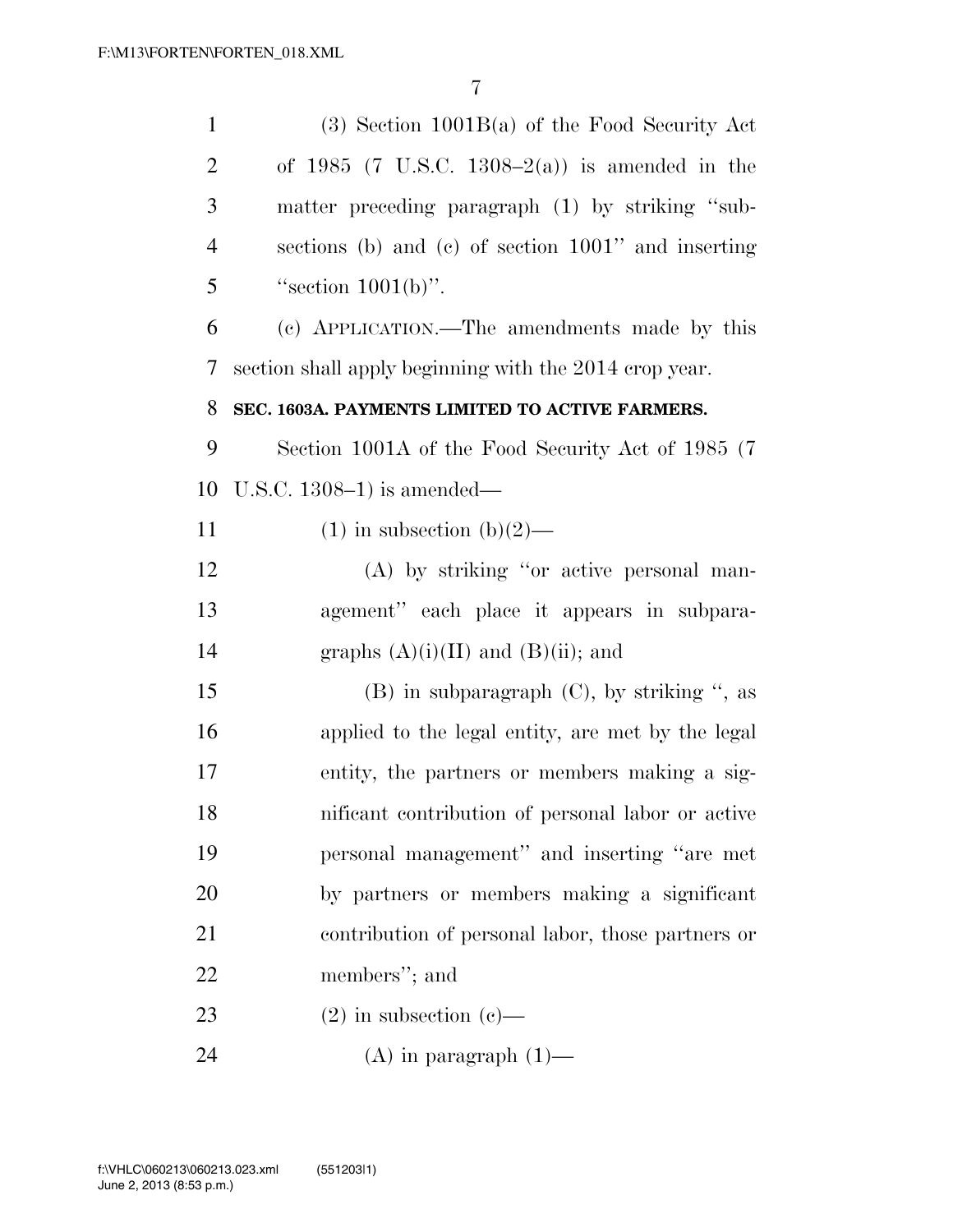| $\mathbf{1}$   | (i) by striking subparagraph (A) and               |
|----------------|----------------------------------------------------|
| $\overline{2}$ | inserting the following:                           |
| 3              | $\lq\lq (A)$ the landowner share-rents the land at |
| $\overline{4}$ | a rate that is usual and customary;";              |
| 5              | (ii) in subparagraph $(B)$ , by striking           |
| 6              | the period at the end and inserting ";             |
| 7              | and"; and                                          |
| 8              | (iii) by adding at the end the fol-                |
| 9              | lowing:                                            |
| 10             | $\lq\lq$ (C) the share of the payments received by |
| 11             | the landowner is commensurate with the share       |
| 12             | of the crop or income received as rent.";          |
| 13             | (B) in paragraph $(2)(A)$ , by striking "ac-       |
| 14             | tive personal management or";                      |
| 15             | $(C)$ in paragraph $(5)$ —                         |
| 16             | (i) by striking " $(5)$ " and all that fol-        |
| 17             | lows through $((A)$ IN GENERAL.—A per-             |
| 18             | son" and inserting the following:                  |
| 19             | " $(5)$ CUSTOM FARMING SERVICES.—A person";        |
| 20             | (ii) by inserting "under usual and                 |
| 21             | customary terms" after "services"; and             |
| 22             | (iii) by striking subparagraph $(B)$ ;             |
| 23             | and                                                |
| 24             | (D) by adding at the end the following:            |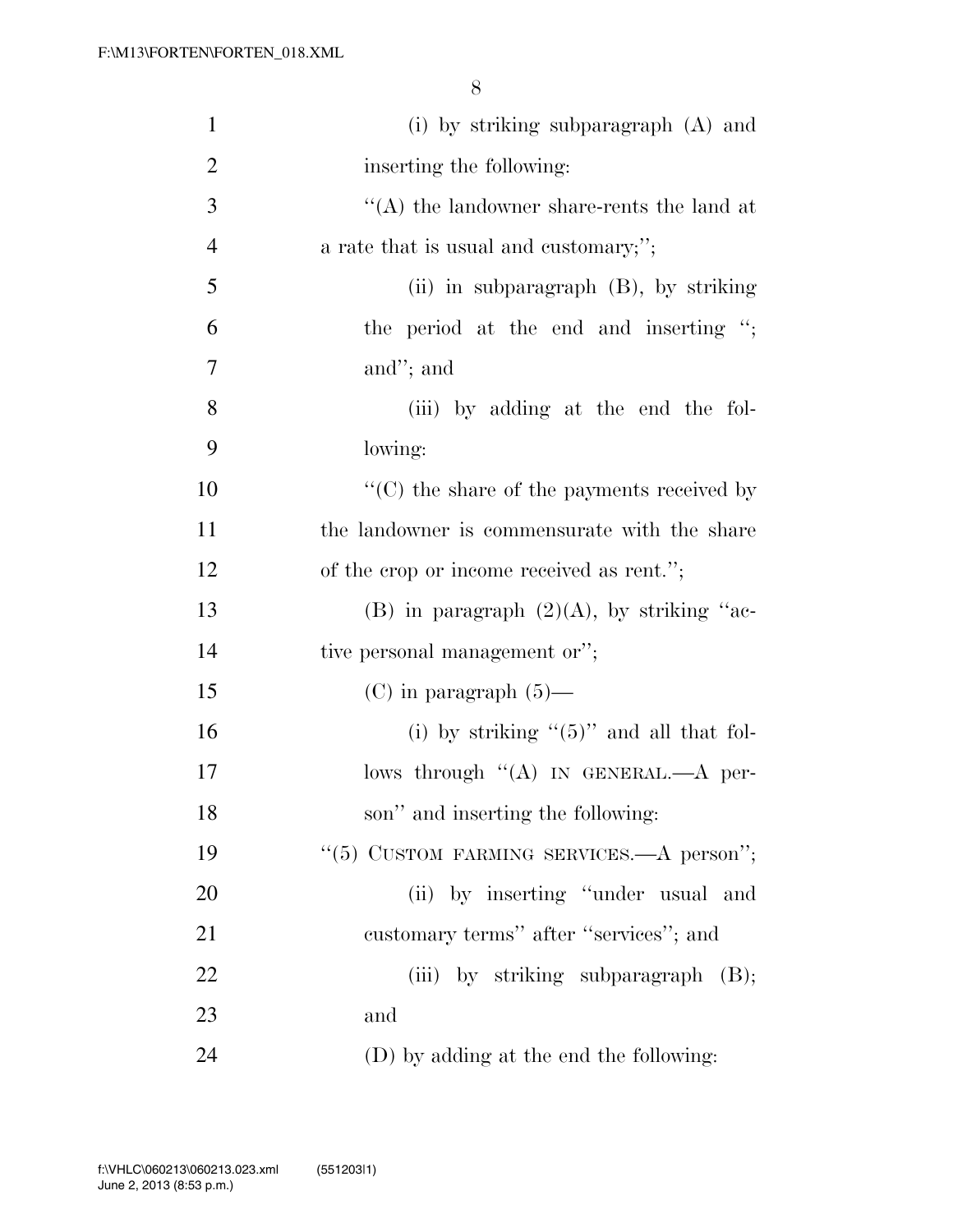| $\mathbf{1}$   | "(7) FARM MANAGERS. A person who other-                |
|----------------|--------------------------------------------------------|
| $\overline{2}$ | wise meets the requirements of this subsection other   |
| 3              | than $(b)(2)(A)(i)(II)$ shall be considered to be ac-  |
| $\overline{4}$ | tively engaged in farming, as determined by the Sec-   |
| 5              | retary, with respect to the farming operation, includ- |
| 6              | ing a farming operation that is a sole proprietorship, |
| 7              | a legal entity such as a joint venture or general      |
| 8              | partnership, or a legal entity such as a corporation   |
| 9              | or limited partnership, if the person—                 |
| 10             | $\lq\lq$ makes a significant contribution of           |
| 11             | management to the farming operation necessary          |
| 12             | for the farming operation, taking into ac-             |
| 13             | count-                                                 |
| 14             | "(i) the size and complexity of the                    |
| 15             | farming operation; and                                 |
| 16             | "(ii) the management requirements                      |
| 17             | normally and customarily required by simi-             |
| 18             | lar farming operations;                                |
| 19             | $\lq\lq(B)(i)$ is the only person in the farming       |
| 20             | operation qualifying as actively engaged in            |
| 21             | farming by using the farm manager special              |
| 22             | class designation under this paragraph; and            |
| 23             | "(ii) together with any other persons in the           |
| 24             | farming operation qualifying as actively en-           |
| 25             | gaged in farming under subsection $(b)(2)$ or as       |